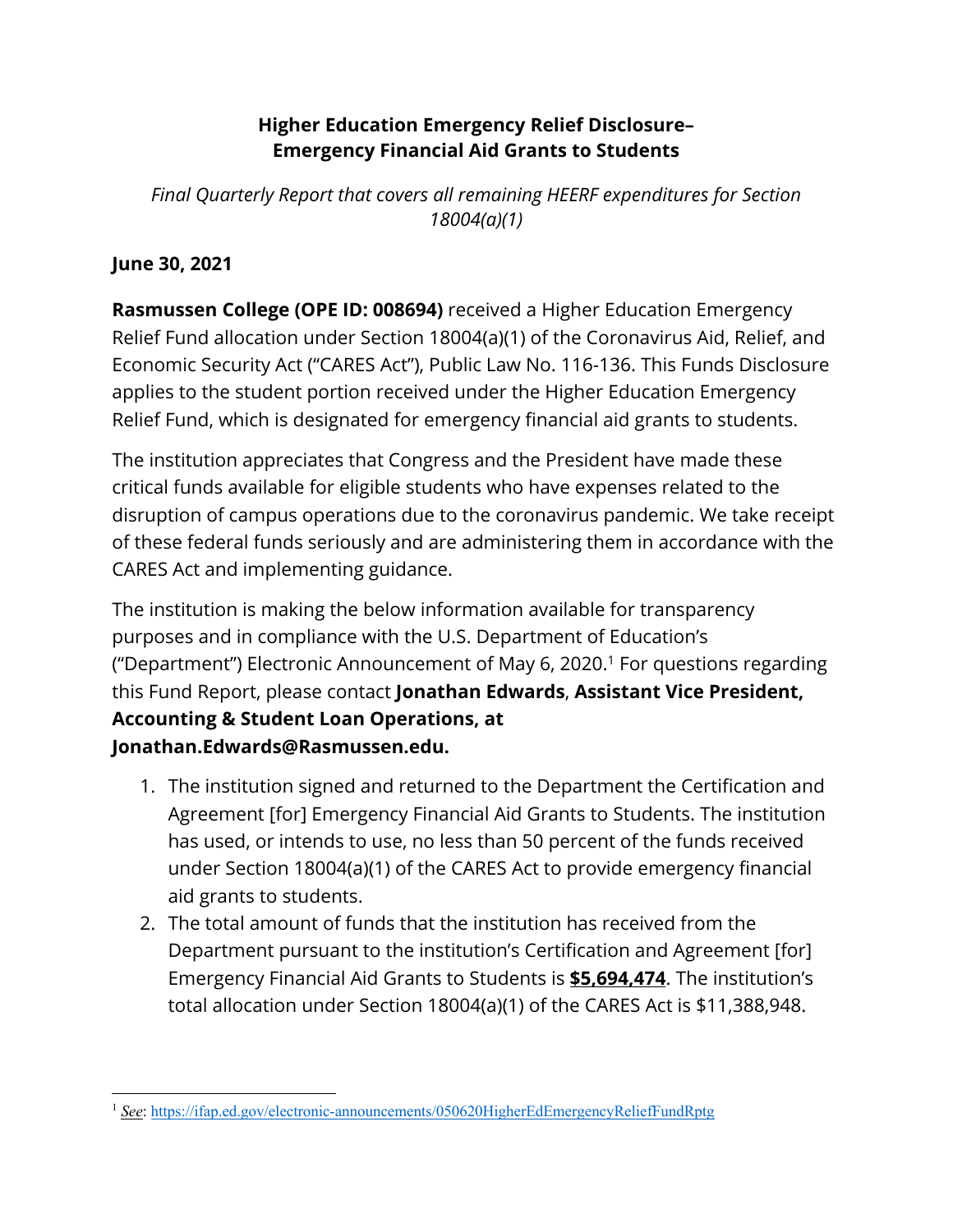- 3. The total amount of emergency financial aid grants distributed to students under Section 18004(a)(1) of the CARES Act as of the date of this Fund Report is **\$6,817,888.**
- 4. The estimated total number of students at the institution eligible to participate in programs under Section 484 in Title IV of the Higher Education Act of 1965, and thus eligible to receive emergency financial aid grants under Section 18004(a)(1) of the CARES Act, as of the date of this Fund Report is **10,163**.
- 5. The total number of students who have received an emergency financial aid grant under Section 18004(a)(1) of the CARES Act as of the date of this Fund Report is **10,163**.
- 6. The methods used by the institution to determine which students receive emergency financial aid grants and how much they would receive under Section 18004(a)(1) of the CARES Act are provided:
	- In order to be eligible for emergency financial aid grants, students must satisfy each of the following eligibility categories: (1) Eligible Program, (2) Eligible Enrollment Status, (3) Title IV Eligibility, and (4) Eligible Expenses. The U.S. Department has determined that students enrolled in fully online (non-residential) programs are ineligible for emergency financial grants. An eligible enrollment status includes an active status as of March 13, 2020 or during April 2020, although certain withdrawn students and students on leave may also be eligible. In order to show they are eligible or could be eligible to participate in Title IV federal financial aid programs, students must complete a Free Application for Federal Student Aid (FAFSA) and satisfy additional criteria. Students must have eligible expenses related to the disruption of campus operations due to coronavirus.
	- Students must attest to having eligible expenses by completing and submitting a student attestation form. Only students that meet the first three eligibility criteria will receive the student attestation form. Students meeting all eligibility requirements are expected to receive an emergency financial aid grant of \$815 (subject to change). Rasmussen College reserves the right to change these criteria. On July 2, 2020, Rasmussen College disbursed an additional \$300 in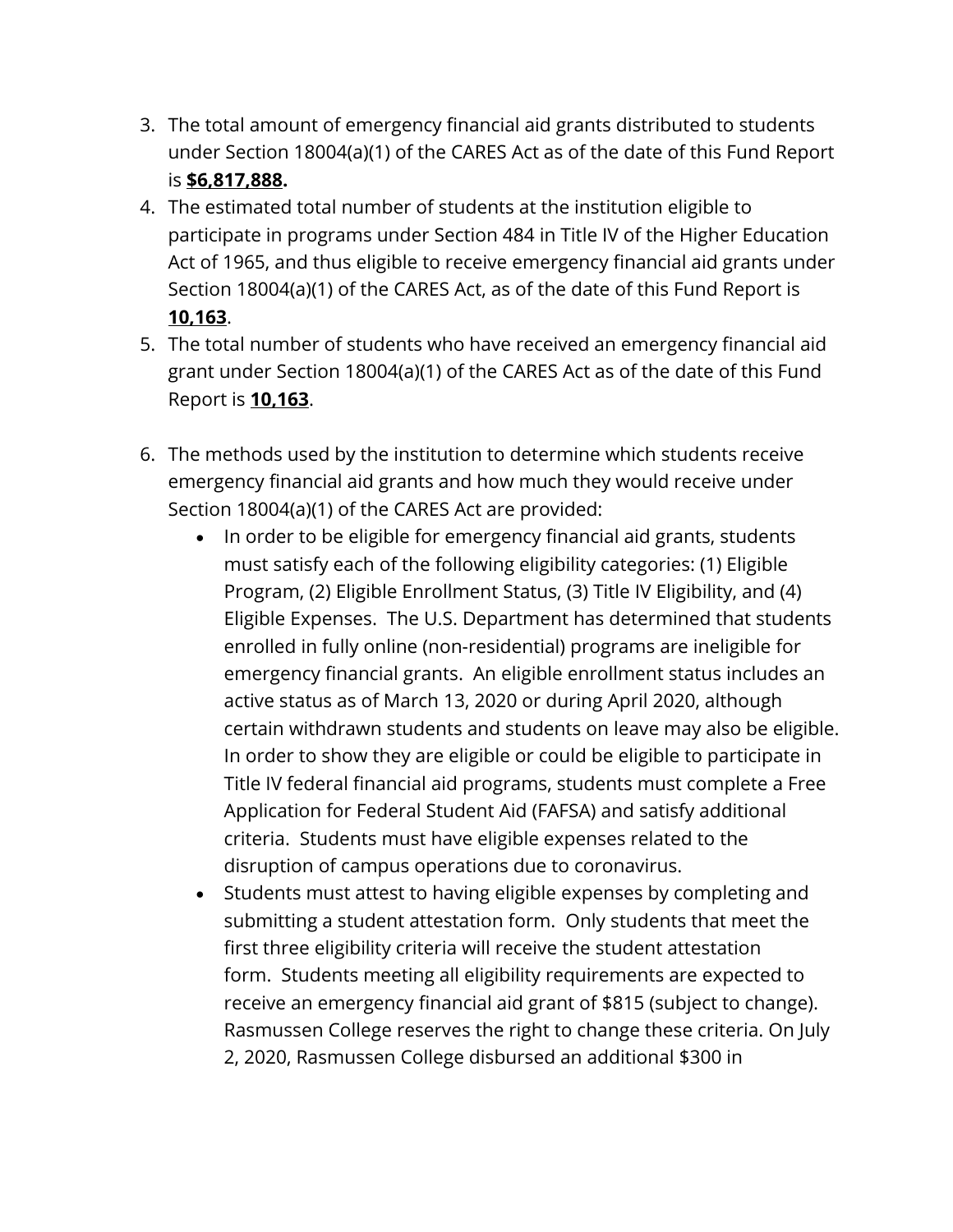emergency financial aid grants to 5,117 eligible students. The total emergency financial aid grant amount is \$1,115.

- See *About the CARES Act and its Higher Education Emergency Relief Fund (HEERF)*, available at https://www.rasmussen.edu/coronavirus/, for additional information.
- Funds from the Institutional Allocation were disbursed to students on May 7, 2021 based on the following criteria:
	- o The methods used by the institution to determine which students receive emergency financial aid grants and how much they would receive under Section 314(a)(4) of the CRRSAA are provided:
	- o The CRRSAA requires that institutions prioritize students with exceptional need, such as students who receive Pell Grants, in awarding financial aid grants to students. However, students do not need to be Pell recipients or students who are eligible for Pell grants to be identified as having exceptional need. In addition, the CRRSAA explicitly provides that financial aid grants to students may be provided to students exclusively enrolled in distance education.
	- o Rasmussen will prioritize students with exceptional need by allocating Institutional Allocation funds to students with a zero EFC for an award amount of \$200.
	- o Students with a ZERO EFC will not be required to complete an attestation and will be notified via email that they will receive a grant with instructions on what the funds can be used for and for how to return the funds if they have not incurred eligible expenses as described.
	- o Students must satisfy each of the following eligibility categories: (1) Eligible Program, (2) Eligible Enrollment Status, (3) Other Eligibility, and (4) Eligible Expenses. The U.S. Department has determined that students enrolled in fully online (non-residential) programs are eligible for emergency financial grants. An eligible enrollment status includes an active status during the winter 2021 term with the exception of February 2021 starts and reenters, although certain withdrawn students and students on leave may also be eligible. In order to show they are eligible or could be eligible to participate in Title IV federal financial aid programs, students must complete a Free Application for Federal Student Aid (FAFSA) and satisfy additional criteria.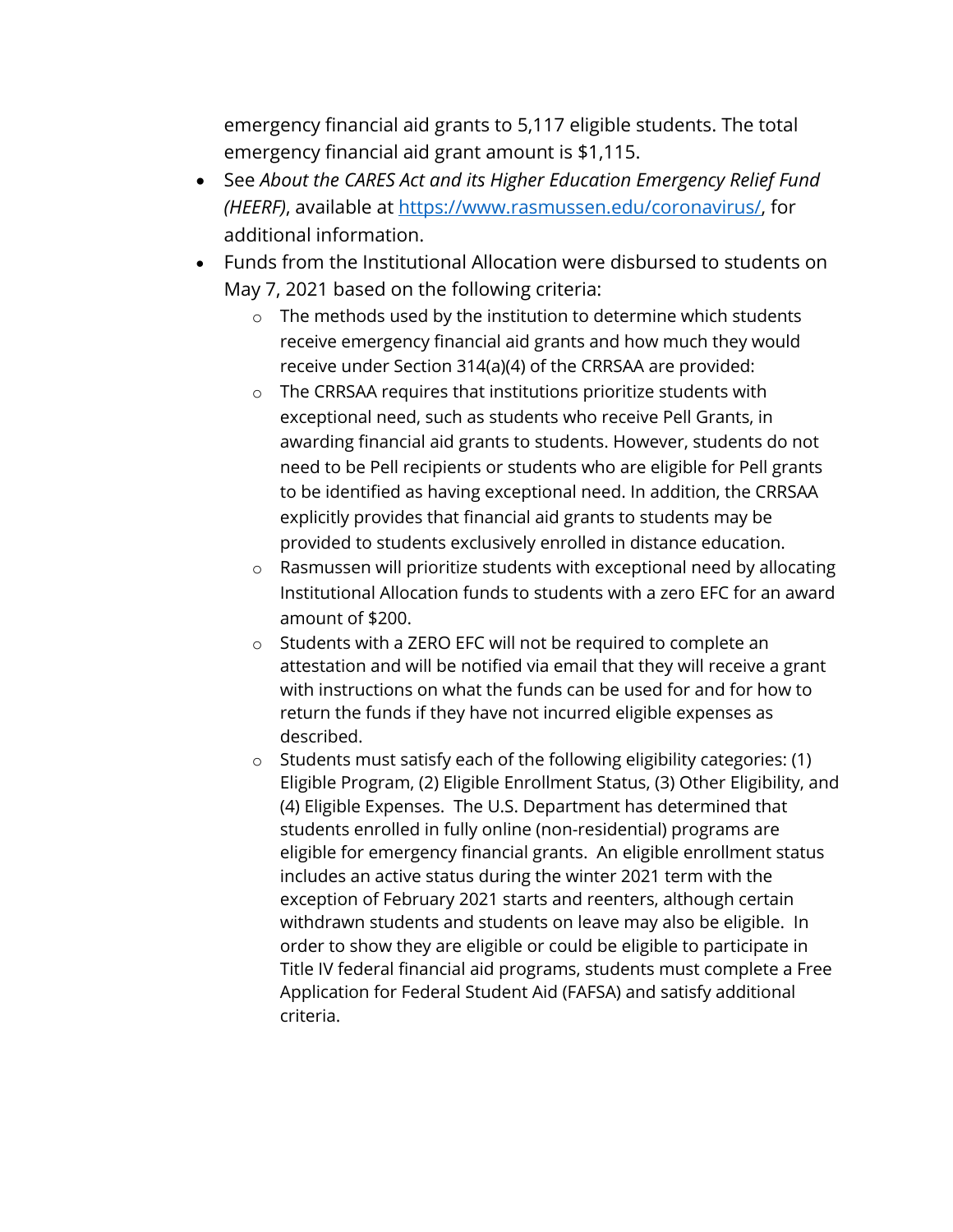7. Copies of instructions, directions, or guidance provided by the institution to students concerning the emergency financial aid grants are provided at **Attachments A & B**.

## **Attachment A**

# **Emergency Financial Aid Grant for Students Student Email #1**

Date: May 21, 2020 Subject: Rasmussen College: Emergency Financial Aid Grants for Students

Dear [student name],

As a result of the Coronavirus Aid, Relief, and Economic Security (CARES) Act signed into law on Friday, March 27, 2020, funding has been made available to institutions for Emergency Financial Aid Grants to **eligible students enrolled in a residential program** (also referred to as "in-person," as defined, below) for certain allowable expenses such as food, housing, course materials, technology, health care, and child care related to educational disruptions due to COVID-19.

According to the CARES Act and the guidance provided by the U.S. Department of Education for its implementation, these grants are specifically intended for students who were enrolled in programs with residential course delivery that was disrupted due to the coronavirus pandemic. Based on this guidance from the Department, students enrolled in a fully online program are not eligible to receive emergency financial aid grants. Rasmussen College will be providing emergency financial aid grants to students according to the following conditions:

To be eligible to receive these funds, you must

- 1. be eligible to receive Federal Title IV financial aid funds and verify your eligibility by filing a 2019-20 Free Application for Federal Student Aid (FAFSA) and submitting all documents requested by Rasmussen College by June 10 to complete your aid application (if you are currently receiving federal financial aid, including grants or loans, you have already met this requirement); and
- 2. a) have been actively enrolled since March 13, 2020, in a residential<sup>1</sup> program, or
	- b) started with the College on April 6, 2020, in a residential<sup>1</sup> program and currently are actively enrolled, or
	- c) have been on an approved leave due to the pandemic (i.e., medical leave, shortterm leave return, extended quarter break stop-out) from a residential<sup>1</sup> program that transitioned to fully online delivery for the Spring 2020 quarter due to the pandemic; and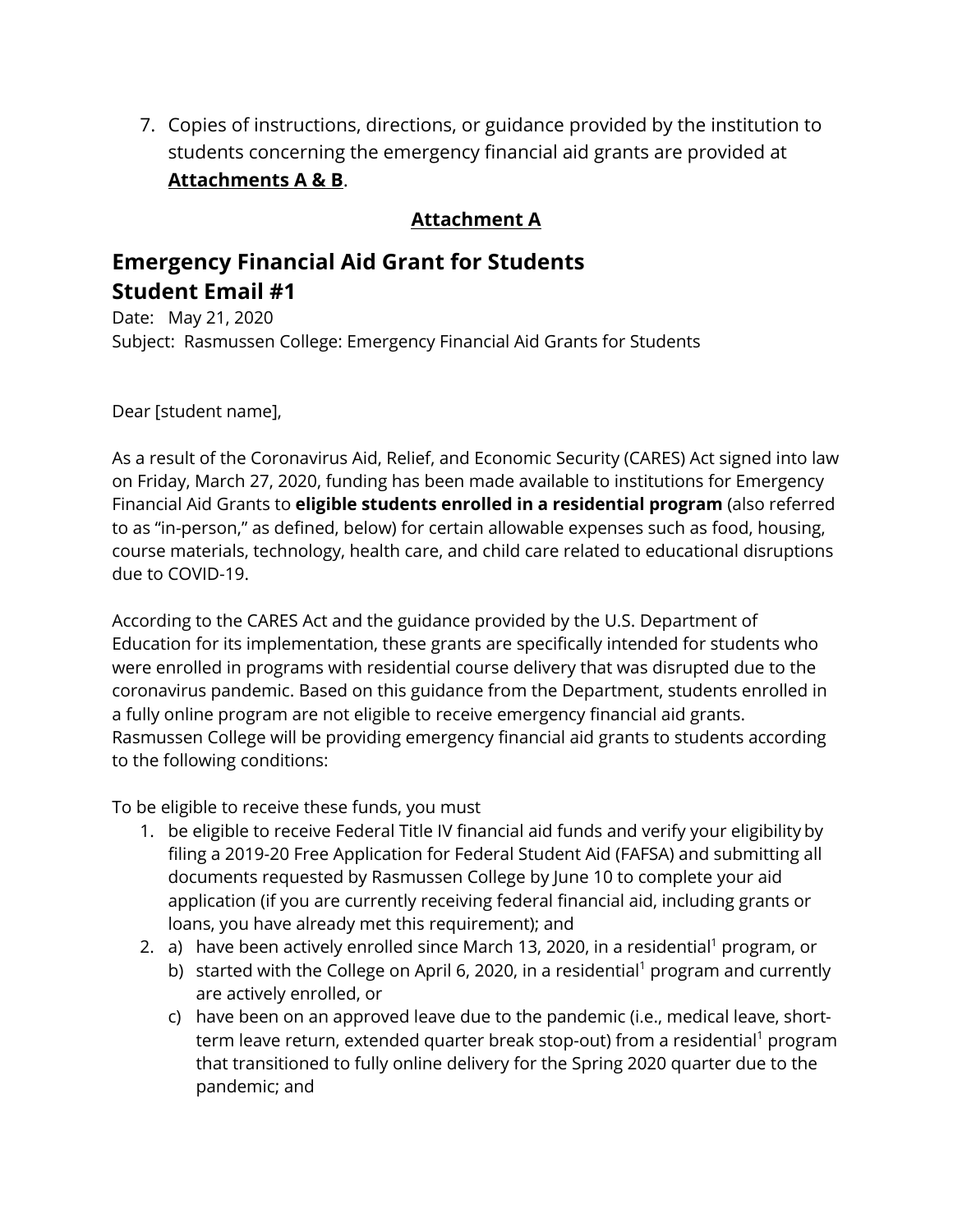- 3. have incurred expenses related to the disruption of campus operations due to coronavirus, including eligible expenses under your cost of attendance, such as food, housing, course materials, technology, health care, and child care; and
- 4. complete and electronically submit the CARES ACT EMERGENCY FINANCIAL AID GRANT STUDENT ATTESTATION FORM. A link to this form will be emailed to you once your eligibility has been confirmed by the College, based on the above criteria being met.

Only students who meet the above eligibility criteria will receive an email with additional information regarding the emergency financial aid grant. Any emergency financial aid grant funds that you may receive may only be used to pay the costs of attendance (food, housing, course materials, technology, health care, and child care) as described above. Submission of the Attestation Form does not guarantee receipt of a grant or any specific amount of funds. If you have any questions, please click here **(link out to FAQ page)** for a detailed FAQ.

With warm regards,

drenda logum seen

Dr. Trenda Boyum-Breen | President

alu M Lya

Ann Leja | Chief Academic Officer

1 Residential Programs are identified as programs offered at a physical campus location which require a lab or clinical/externship/practicum component to be delivered in person at a time when there are no disruptions to campus operations. Rasmussen's residential programs are: Health Sciences Associate of Applied Science - Medical Assisting, Healthcare Associate of Applied Science - Medical Assisting, Healthcare Associate of Science - Medical Assisting, Medical Assisting Diploma, Law Enforcement Associate of Applied Science, Law Enforcement Skills Certificate, Medical Laboratory Technician Associate of Applied Science, Nursing Bachelor of Science (excludes RN to BSN), Physical Therapist Assistant Associate of Applied Science, Physical Therapist Assistant Associate of Science, Practical Nursing Diploma, Professional Nursing Associate of Applied Science, Professional Nursing Associate of Science, Radiologic Technology Associate of Applied Science, Radiologic Technology Associate of Science, Surgical Technologist Associate of Applied Science, and Surgical Technologist Associate of Science.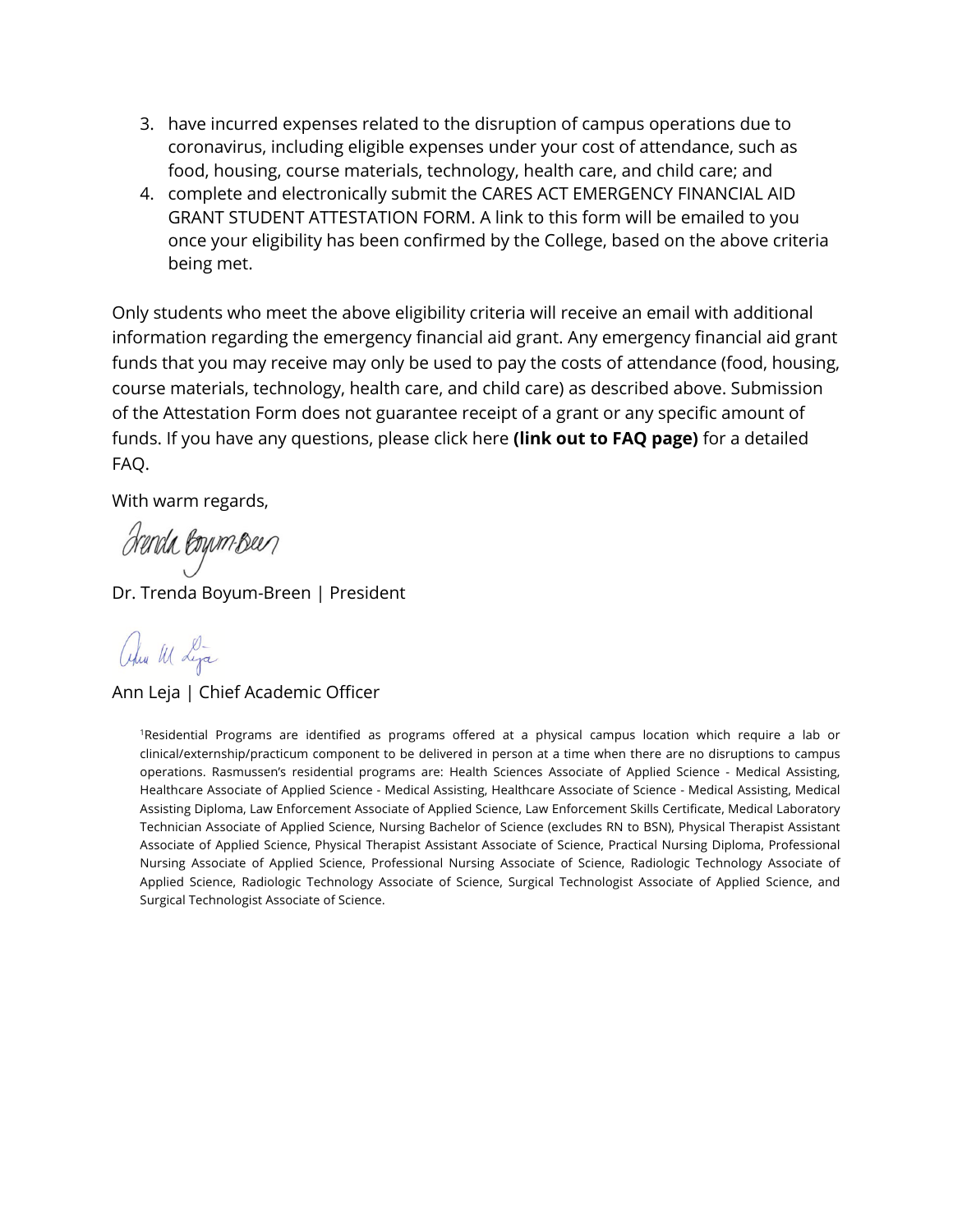# **Emergency Financial Aid Grant for Students Student Email #2**

Date: May 22, 2020 Subject: Rasmussen College: Emergency Financial Aid Grants for Students-ACTION REQUIRED

### Dear [student name],

As a result of the Coronavirus Aid, Relief, and Economic Security (CARES) Act signed into law on Friday, March 27, 2020, funding has been made available to institutions for Emergency Financial Aid Grants to eligible students enrolled in a residential program for certain allowable expenses such as food, housing, course materials, technology, health care, and child care related to educational disruptions due to the coronavirus. Students enrolled in a fully online program are not eligible to receive emergency financial aid grants. Rasmussen College will be providing emergency financial aid grants to students according to the following conditions.

To be eligible to receive these funds, you must

- 1. have incurred expenses related to the disruption of campus operations due to coronavirus, including eligible expenses under your cost of attendance, such as food, housing, course materials, technology, health care, and child care; and
- 2. complete and electronically submit the CARES ACT EMERGENCY FINANCIAL AID GRANT STUDENT ATTESTATION FORM by clicking the link **NO LATER THAN June 20, 2020**. [link to the form]

Rasmussen College has determined that you have met the following additional requirements:

- a. eligible to receive Federal Title IV financial aid; and
- b. actively enrolled since March 13, 2020 in a residential<sup>1</sup> program or started with the College on April 6, 2020 in a residential<sup>1</sup> program and currently are actively enrolled or on an approved leave due to the pandemic (i.e. medical leave, short-term leave return, extended quarter break stop-out) from a residential<sup>1</sup> program that transitioned to fully online delivery for the Spring 2020 quarter due to the pandemic.

The grant amount at this time is \$815 per student (subject to change based on availability of funds) and is currently limited to one grant per student. Grant funds will be disbursed following receipt of the Attestation Form, likely within 10 business days. Rasmussen College partners with BankMobile to disburse financial aid and other school refunds to students. Additional information is available in your Student Portal, Resources>Business Office>BankMobile and FAQ. If you have not previously made a selection with BankMobile, a paper check will be delivered.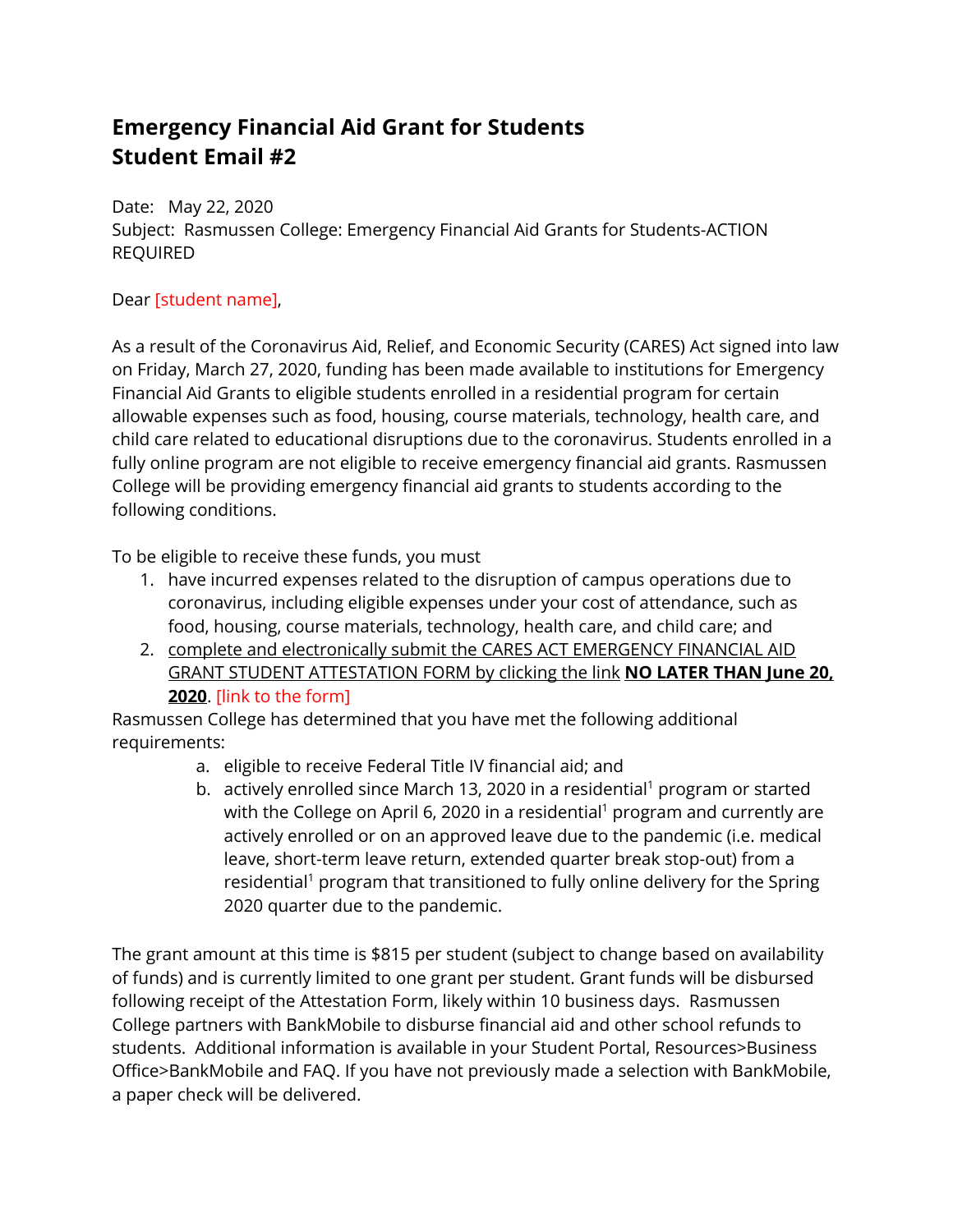Any emergency financial aid grant funds that you receive may only be used to pay the costs of attendance (such as food, housing, course materials, technology, health care and child care) as described above. If you did not incur relevant expenses or do not need the funds being offered please do not submit the Attestation Form. If you do not incur sufficient expenses related to the disruption of campus operations due to coronavirus, promptly return any unused funds by mailing a check to Rasmussen College Business Office, 1415 West 22<sup>nd</sup> Street, Suite 400, Oak Brook, IL 60523.

Submission of the Attestation Form does not guarantee receipt of a grant or any specific amount of funds. Your eligibility may be voided if you are found to have misrepresented your circumstances by signing and submitting the Attestation Form or you no longer meet the additional requirements in items a. and b. above.

With warm regards,

Terrin Deland

Kevin Delano Chief Financial Officer

1 Residential Programs are identified as programs offered at a physical campus location which require a lab or clinical/externship/practicum component to be delivered in person at a time when there are no disruptions to campus operations. Rasmussen's residential programs are: Health Sciences Associate of Applied Science - Medical Assisting, Healthcare Associate of Applied Science - Medical Assisting, Healthcare Associate of Science - Medical Assisting, Medical Assisting Diploma, Law Enforcement Associate of Applied Science, Law Enforcement Skills Certificate, Medical Laboratory Technician Associate of Applied Science, Nursing Bachelor of Science (excludes RN to BSN), Physical Therapist Assistant Associate of Applied Science, Physical Therapist Assistant Associate of Science, Practical Nursing Diploma, Professional Nursing Associate of Applied Science, Professional Nursing Associate of Science, Radiologic Technology Associate of Applied Science, Radiologic Technology Associate of Science, Surgical Technologist Associate of Applied Science, and Surgical Technologist Associate of Science.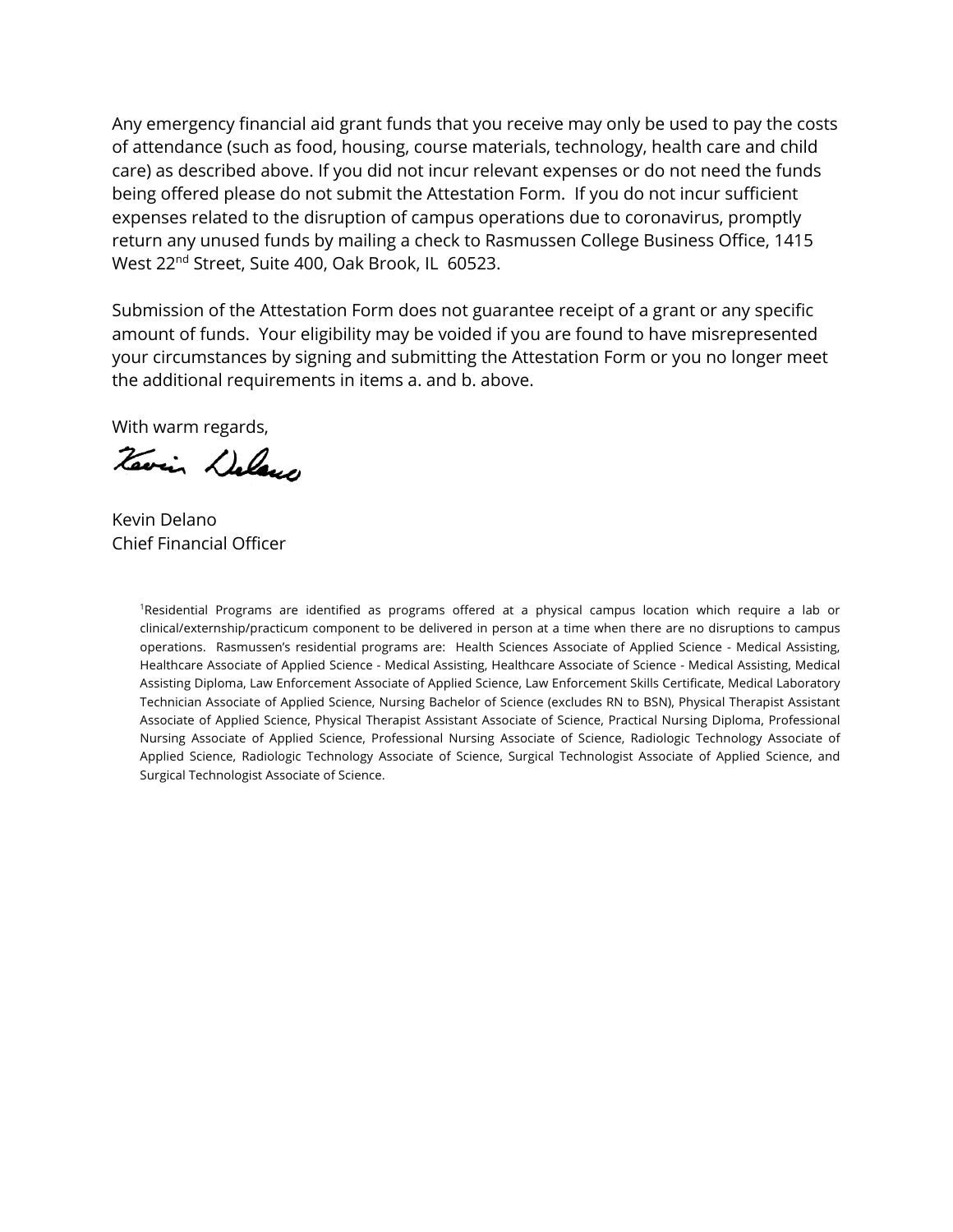## **CARES ACT EMERGENCY FINANCIAL AID GRANTS STUDENT ATTESTATION FORM**

The U.S. Department of Education has provided funding for Emergency Financial Aid Grants to Rasmussen College students under the Coronavirus Aid, Relief, and Economic Security (CARES) Act. These are grants for students who can truthfully attest to the statement below. Students must be eligible to receive federal Title IV financial aid funds to be considered for an emergency financial aid grant. Funds will be distributed to qualified students in a residential program that transitioned to fully online delivery for the Spring 2020 quarter due to the pandemic, and who attest to having incurred eligible expenses. The College intends to, consistent with future Department of Education confirmation, not count these grants as income when calculating a family's Expected Family Contribution (EFC) under Federal Methodology or as estimated financial assistance for financial aid packaging purposes. Submission of this form does not guarantee receipt of a grant or any specific amount of funds. A student's eligibility may be voided if they are found to have misrepresented their circumstances by signing and submitting this form.

### **Student Attestation:**

**"I hereby swear and attest that I am eligible to receive federal Title IV financial aid funds and have incurred expenses related to the disruption of campus operations due to coronavirus (including eligible expenses under my cost of attendance, such as food, housing, course materials, technology, health care, and child care). Any grant funds that I receive through my submission of this attestation will only be used to pay these expenses. If I do not incur sufficient expenses related to the disruption of campus operations due to coronavirus, I will promptly return any unused funds."**

| <b>Student's Full Name</b> | Campus of Enrollment |
|----------------------------|----------------------|
| E-mail Address             | Phone Number         |
| <b>Student Number</b>      |                      |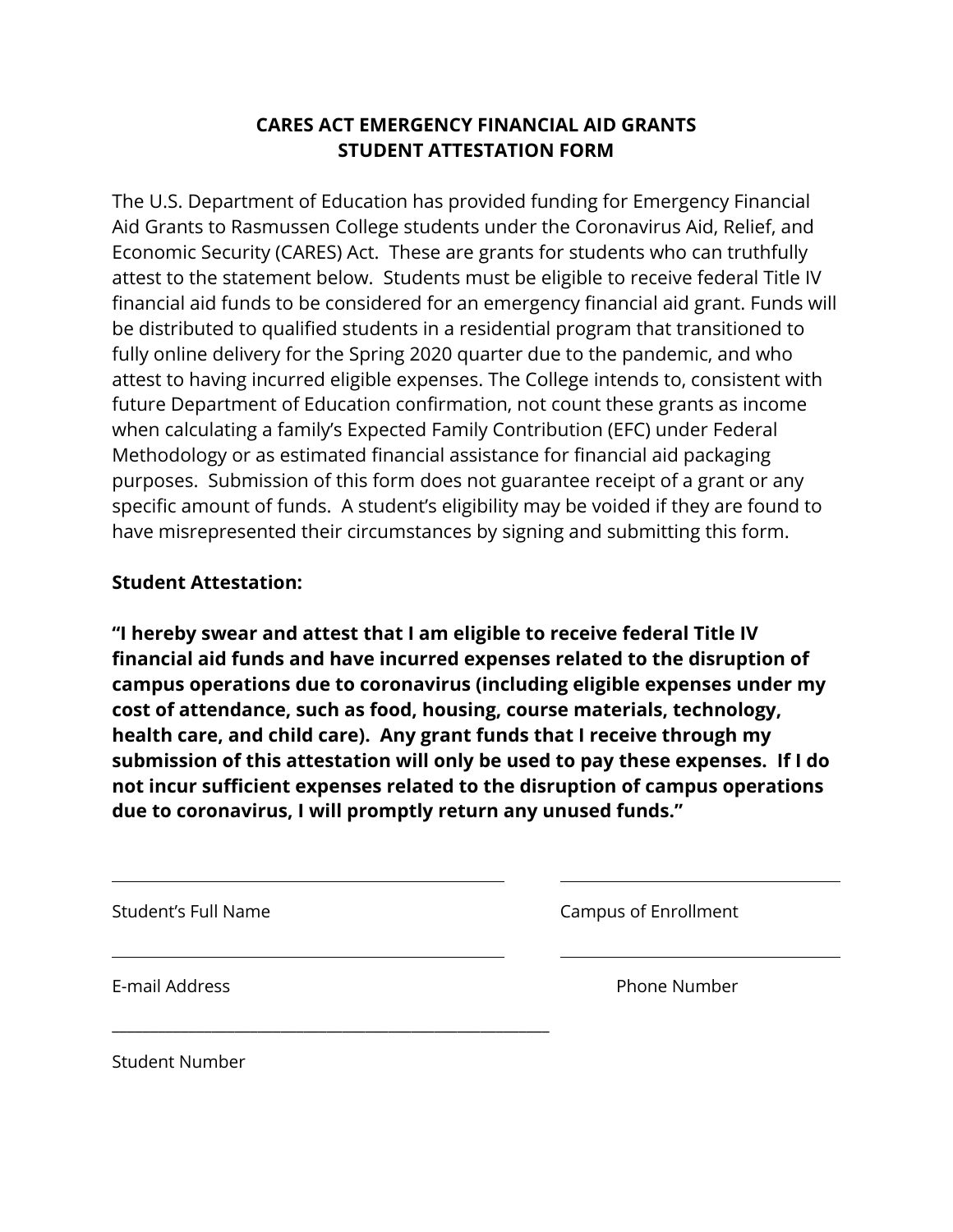# **Emergency Financial Aid Grant for Students – Second Disbursement Student Email #3**

Date: June 24, 2020 Subject: Rasmussen College: Emergency Financial Aid Grants for Students-Second Disbursement

#### Dear [student name],

As a result of the Coronavirus Aid, Relief, and Economic Security (CARES) Act signed into law on Friday, March 27, 2020, funding has been made available to institutions for Emergency Financial Aid Grants to eligible students enrolled in a residential<sup>1</sup> program for certain allowable expenses such as food, housing, course materials, technology, health care, and child care related to educational disruptions due to the coronavirus.

Over the past several weeks, Rasmussen College disbursed an Emergency Financial Aid Grant to you based on your meeting the eligibility criteria and completing the required Attestation Form. The grant amount you received was in the amount of \$815.00. **Rasmussen College has determined additional funds are available. Rasmussen College will be disbursing another Emergency Financial Aid Grant to you in the amount of \$300.00.** This additional disbursement will be issued on or around July 2, 2020 via Bank Mobile. Rasmussen College partners with BankMobile to disburse financial aid and other school refunds to students. Additional information is available in your Student Portal, Resources>Business Office>BankMobile and FAQ. If you have not previously made a selection with BankMobile, a paper check will be delivered.

Any emergency financial aid grant funds that you receive may only be used to pay the costs of attendance (food, housing, course materials, technology, health care and child care) as described above. If you do not incur sufficient expenses related to the disruption of campus operations due to coronavirus, promptly return any unused funds by mailing a check to Rasmussen College Business Office, 1415 West 22<sup>nd</sup> Street, Suite 400, Oak Brook, IL 60523.

Submission previously of the Attestation Form does not guarantee receipt of a grant or any specific amount of funds. Your eligibility may be voided if you are found to have misrepresented your circumstances by previously signing and submitting the Attestation Form.

With warm regards,

Tevin Delano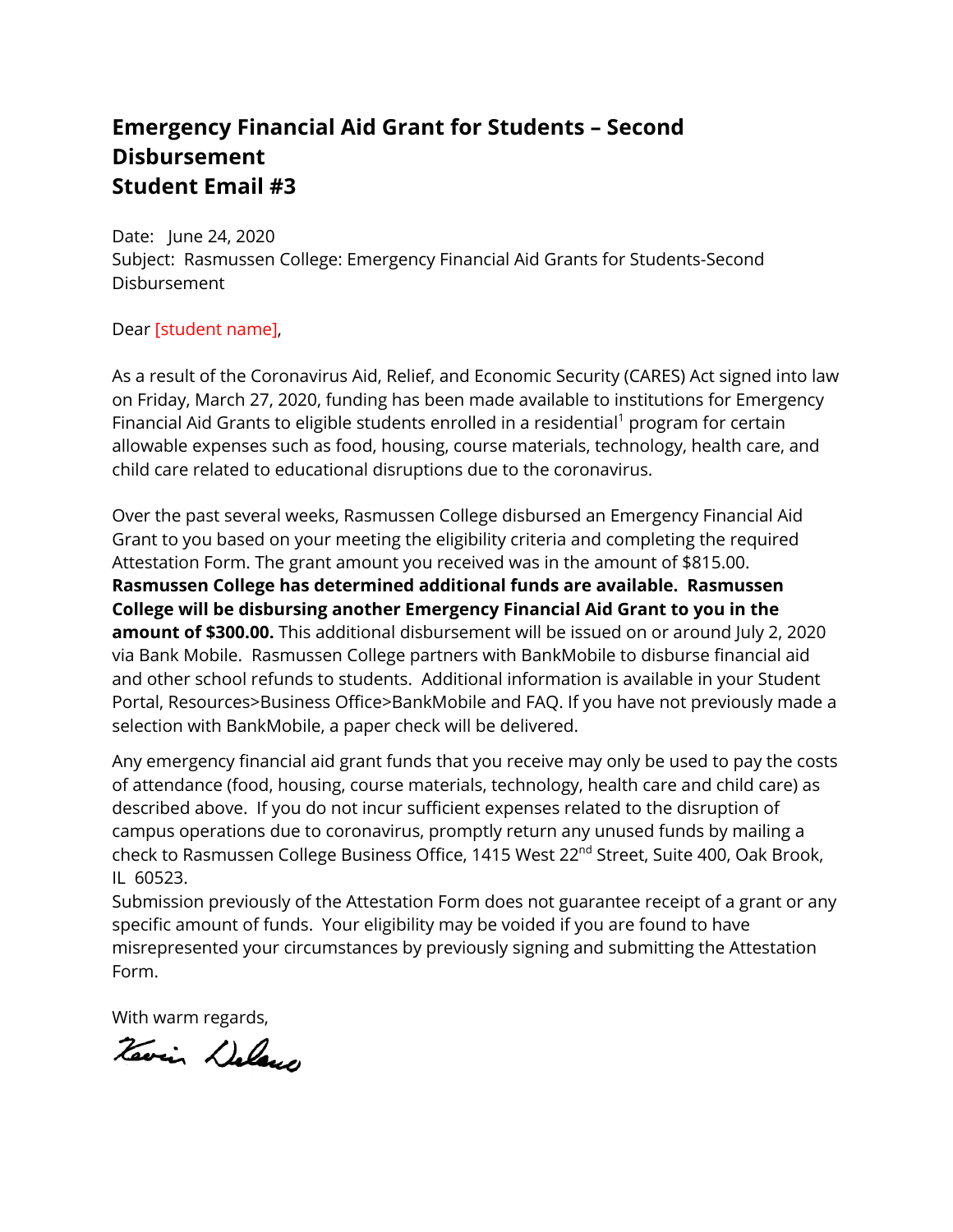#### Kevin Delano Chief Financial Officer

1 Residential Programs are identified as programs offered at a physical campus location which require a lab or clinical/externship/practicum component to be delivered in person at a time when there are no disruptions to campus operations. Rasmussen's residential programs are: Health Sciences Associate of Applied Science - Medical Assisting, Healthcare Associate of Applied Science - Medical Assisting, Healthcare Associate of Science - Medical Assisting, Medical Assisting Diploma, Law Enforcement Associate of Applied Science, Law Enforcement Skills Certificate, Medical Laboratory Technician Associate of Applied Science, Nursing Bachelor of Science (excludes RN to BSN), Physical Therapist Assistant Associate of Applied Science, Physical Therapist Assistant Associate of Science, Practical Nursing Diploma, Professional Nursing Associate of Applied Science, Professional Nursing Associate of Science, Radiologic Technology Associate of Applied Science, Radiologic Technology Associate of Science, Surgical Technologist Associate of Applied Science, and Surgical Technologist Associate of Science.